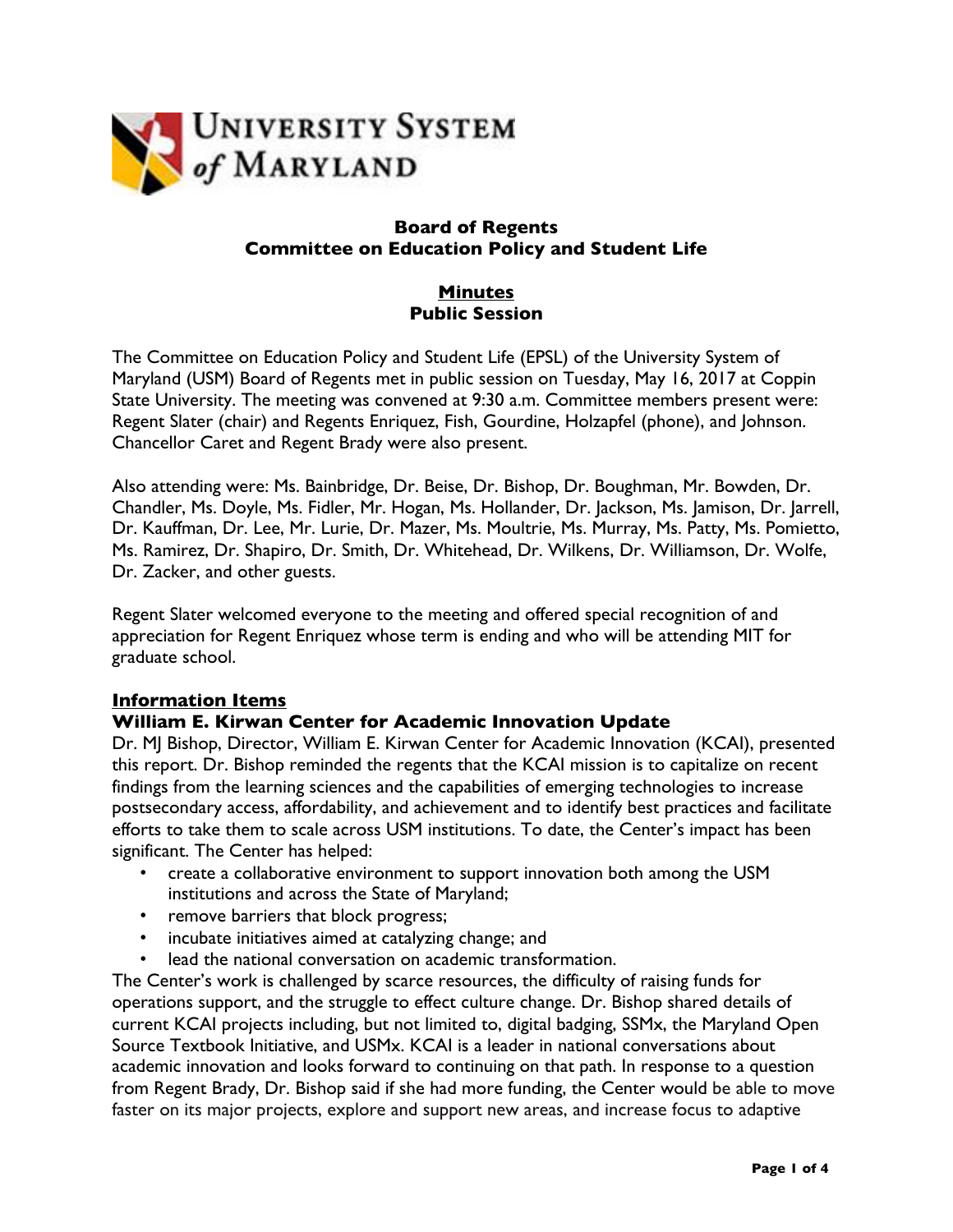learning environments. The Committee agrees that the full Board should be made aware of the work being done by Dr. Bishop and her team at the Kirwan Center for Academic Innovation.

#### **Inclusion and Diversity**  *2016-2017 Overview*

Dr. Boughman, Senior Vice Chancellor for Academic Affairs, provided the regents an overview of system-level Inclusion and Diversity (I&D)-related activities and work that has taken place since September 2016. The I&D Council, consisting of representation from all System institutions, has met twice and will meet on June  $12^{th}$ . The Council began exploring the need for a climate study, the development of a system-wide mission statement, and revisions to the annual cultural diversity report. The System's I&D focus began to more clearly include international students, especially in light of how faculty, staff, and students were affected by immigration actions and plans presented by the White House. Including today's panel, EPSL has had two panels on I&D-related issues - 1) student activism and 2) the effects of the White House's executive orders on immigration and related process changes. Dr. Boughman also briefly discussed demographic changes (generally, system-wide there is an increase in the numbers of students, faculty, and staff or color; focus on diversifying the faculty must continue, especially tenured and tenure-track faculty) occurring in the USM as noted in institutional cultural diversity reports. Finally, Dr. Boughman reminded the regents that the provosts and vice presidents for student affairs regularly discuss I&D-related issues in their monthly meetings.

## **Institutional Programs of Cultural Diversity Annual Progress Report (action)**

Dr. John Wolfe, Associate Vice Chancellor for Academic Affairs, presented this report. Since 2008, the Maryland General Assembly has required each institution of postsecondary education to develop and implement a plan for a program of cultural diversity among its students, faculty, and staff. The USM I&D Council proposed a revised format by which institutions would capture this information. A summary of institutional submissions and actual institutional submissions were included in the regents' material and are available on the USM website. All institutions have submitted reports and are in compliance. When considered in combination with the demographic information shared by Dr. Boughman, the reports show that institutions are still maintaining a strong focus on diversity. Programs are plentiful and campus reports show progress in some areas, but, as always, there is more work to be done to ensure inclusive campus environments, as community needs change based on issues and events occurring in society.

#### *Panel: The Effects of Federal Immigration Decisions on Campus Communities*

Recent immigration decisions from the White House have affected colleges and universities in many ways. Today, a panel shared the experiences and challenges of students, faculty, and staff at some of our institutions and addressed how university officials are managing these issues while providing a supportive environment for their students, faculty, and staff. Ms. Amy Ramirez, Director of the Office of International Services at UMB, shared stories from the hundreds of international scholars and students who were and still are fearful of and affected by the travel ban and changes being made to H1B visa processing. Ms. Ramirez stressed that those who are concerned come countries beyond the countries specified in the ban. Dr. John Zacker, Assistant Vice President for Student Affairs at UMCP, described the sense of fear that has taken over the campus community. Students and staff fear traveling (for professional development,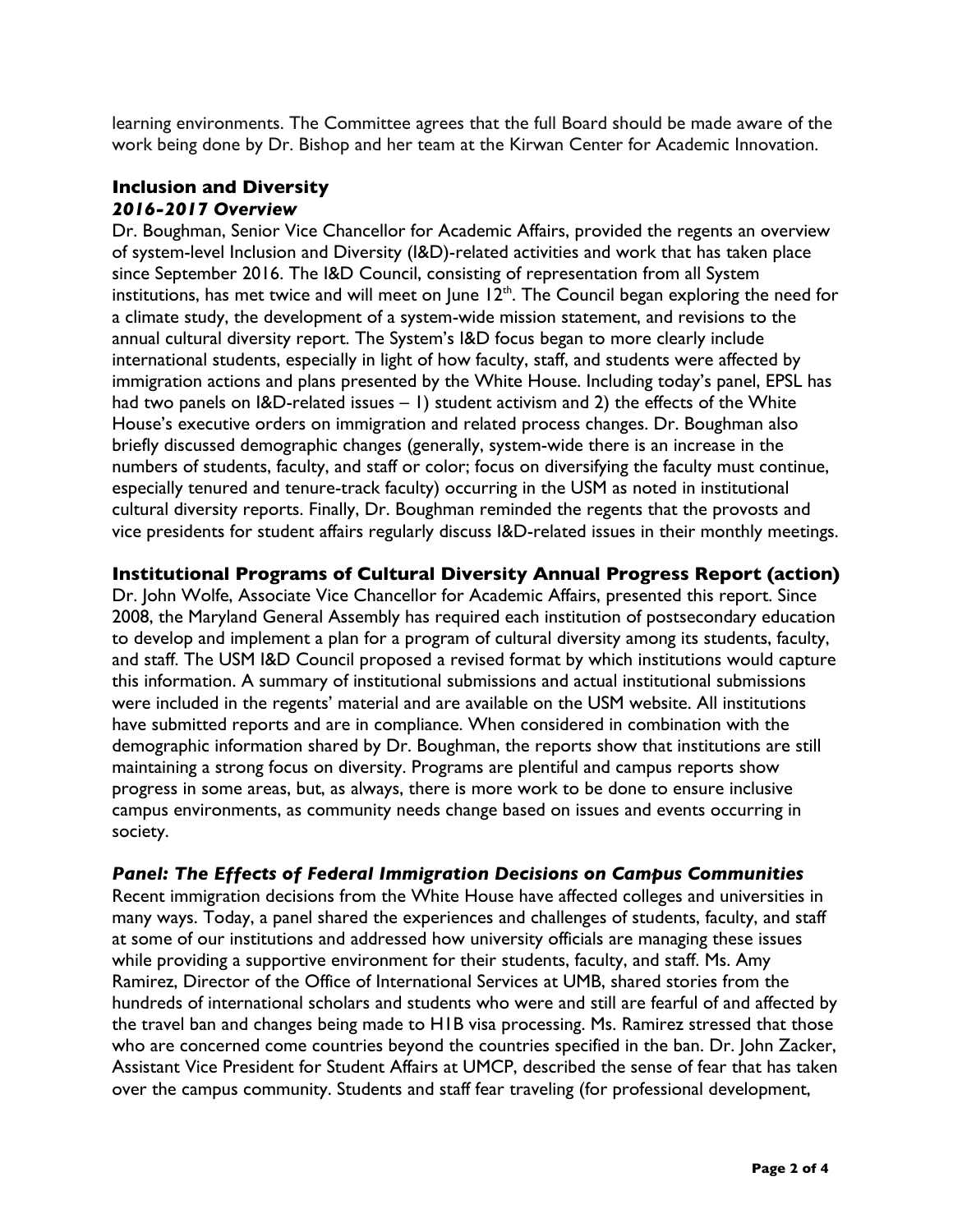study abroad, to go home, etc.), discrimination, what will happen to their family members, and, despite the presence of significant resources, seeking assistance, as they are unsure what people and offices they can trust. Dream Act and DACA students are also of great concern. Dr. Zacker also shared that inquiries from perspective students and their families illustrate the degree to which these issues are likely to impact the number of international applicants and overall admissions. Finally, Dr. Tim Chandler, Provost at Towson, described how these issues are negatively affecting faculty recruitment and faculty retention, especially in certain disciplines. He predicts that the shrinking pool of candidates will grow and worsen over the next few years. He shared that recently, prospective hires and others being recruited to or considering TU have declined offers because of immigration-related concerns. Panelists agreed that it's difficult to serve students, faculty, and staff during this time, but additional offices and services have been set up to address concerns and provide services to the community. Regent Slater asked Chancellor Caret and Vice Chancellor Hogan if it's appropriate to and how to present these realities to our government officials. Chancellor Caret noted that he recently presented some of these issues to a delegation of officials but agreed that the panelists' stories were compelling and should be shared when the right venue is identified. Chairman Brady agreed with the need to educate legislators, but he reiterated the need for campus officials to continue providing services to and easing the communities' concerns. He also noted the need to focus on diversifying the faculty, as this could begin to help shift the culture at our institutions.

The Chancellor recommends that the Committee on Education Policy and Student Life recommend that the Board of Regents approve the 2017 Institutional Programs for Cultural Diversity Annual Progress Report for submission to MHEC by September 1, 2017. The motion was moved by Regent Gourdine, seconded by Regent Fish, and unanimously approved.

# **P-20: Langenberg Lecture and Symposium: Civic Education, Civic Engagement, and Civic Responsibility**

Dr. Nancy Shapiro, Senior Vice Chancellor for Academic Affairs, presented this report to the regents. On April 10, USM, in collaboration with the USM Foundation and the University of Maryland, Baltimore, hosted the endowed Langenberg Lecture, which was organized by the Office of the Senior Vice Chancellor for Academic Affairs, the Symposium was co-sponsored by MHEC, MACC, MICUA, and MSDE, making it truly a P-20 effort. Senator Barbara Mikulski presented a lecture that launched a day of dialogue and discussion in the form of a symposium on a range of topics related to higher education's responsibility for civic education. Two hundred participants - representatives from 31 higher education institutions (including every USM institution) and the K-12 community - were in attendance. The keynote address was followed by a series of breakout sessions and a panel of experts to help ascertain how higher education can build capacity for civic engagement and civic development and how we can help students connect their learning to the social, civic, ethical, and environmental issues of the larger community. When considering the role USM should play in encouraging and supporting civic renewal efforts at our institutions, regents and staff noted that we should continue building bridges between academic and student affairs, that faculty may need professional development to navigate the increasingly political environment, and that the university should be a laboratory for ideas, sharing, and learning. Regent Slater recommended that Dr. Shapiro create a team of provosts and vice presidents for student affairs to examine and make recommendations about the role of USM in promoting and supporting civic education, engagement, and responsibility. The committee agreed; Dr. Shapiro will keep the committee updated.